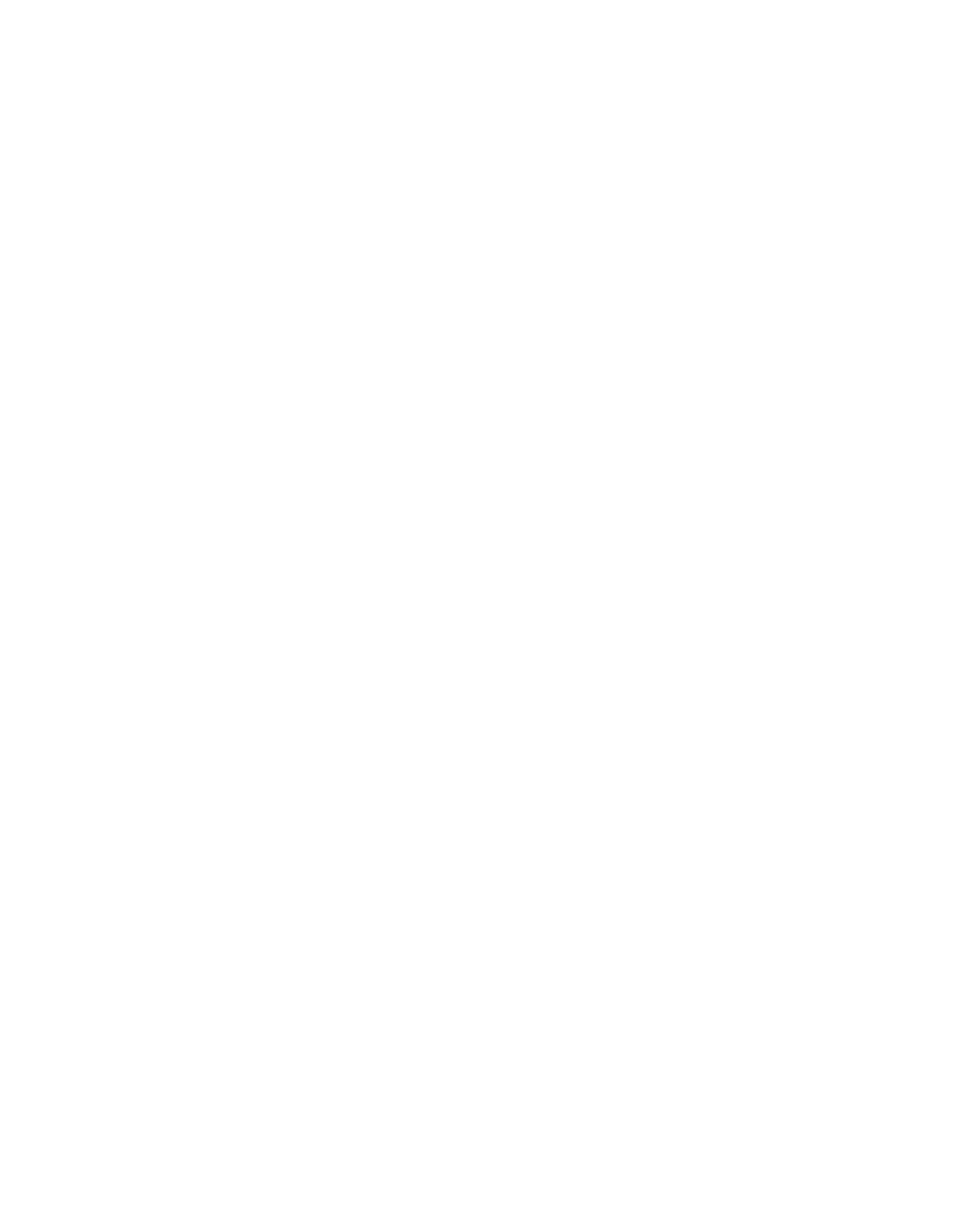# **HOLY COVENANT UNITED CHURCH OF CHRIST JUNETEENTH ~ SECOND SUNDAY AFTER PENTECOST**

**June 19, 2022 10:55 am**

| Prelude                                                                                                                                                                                                                                        | "There Is a Balm in Gilead"            | arr. C.B. Putnam |
|------------------------------------------------------------------------------------------------------------------------------------------------------------------------------------------------------------------------------------------------|----------------------------------------|------------------|
| Chiming of the Hour                                                                                                                                                                                                                            |                                        |                  |
| <b>Welcome and Announcements</b><br>Many: And also with you.                                                                                                                                                                                   | One: May the peace of God be with you. |                  |
| <b>Introit</b><br>"There's a Spirit of Love in This Place"<br>arr. M. A. Miller<br>There's a spirit of love in this place. $(2x)$<br>You can't see it, but it's there, just as precious as the air.<br>There's a spirit of love in this place. |                                        |                  |
| There's the presence of peace in this room. $(2x)$<br>In God's tenderness is found peace that passes human bounds.<br>There's the presence of peace in this room.                                                                              |                                        |                  |
| O, Alleluia, sing alleluia, we bless your holy name.<br>O, Alleluia, sing alleluia, there's a spirit of love in this place.                                                                                                                    |                                        |                  |
| There's a space for grace in our hearts. $(2x)$<br>It's in learning to forgive that our spirits truly live.<br>There's a space for grace in our hearts.                                                                                        |                                        |                  |
| O, Alleluia, sing alleluia, we bless your holy name.<br>O, Alleluia, sing alleluia, there's a space for grace;<br>There's the presence of peace; there's a spirit of love in this place.                                                       |                                        |                  |

 *Please take a comfortable posture that supports your worshiping, reading, and singing.*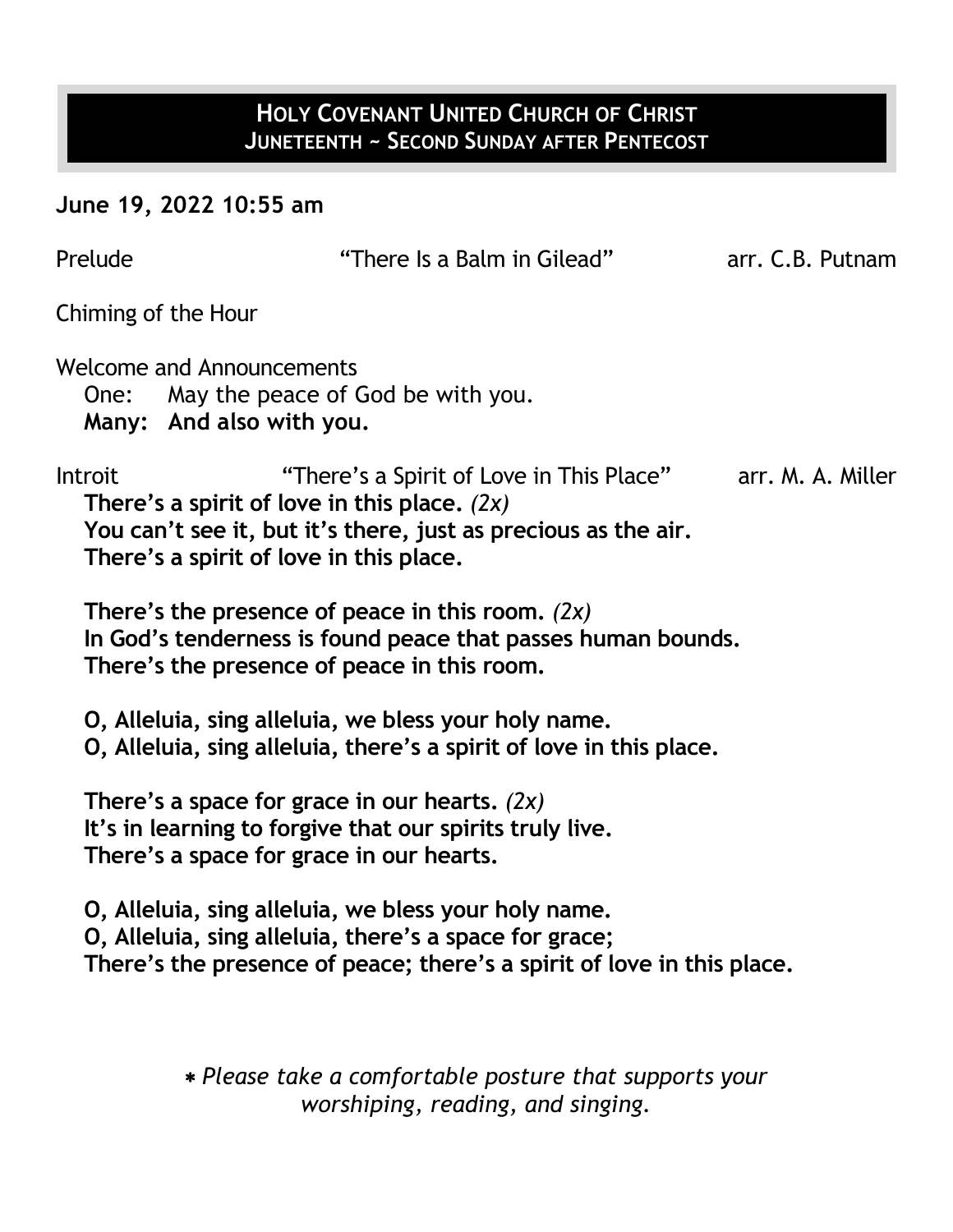#### Call to Worship Ed Vickery

- One: As a deer longs for flowing streams of water, our souls reach out to seek our God.
- **Many: Where is our God? In the cleansing of the rain, in the refreshing of a pool, in the predictability of a faucet.**
- One: With glad shouts and songs of thanksgiving, our voices lift toward our God.
- **Many: Where is our God? In the melody of voices raised in concert, in the stillness of silence, in the cacophony of spontaneous praise.**
- One: As deep calls to deep, we come to worship the Living God.
- **Many: Where is our God? In the echoes of our prayers, in the reverence of bowed heads, in the hope of raised faces. The Holy One is with us.**

### Invocation *(unison)* Ed Vickery

**Holy Wisdom, we hear you calling us to gather and to hope in your name. Ignite sacred courage in us to proclaim the good news of justice from the comfort of the sanctuary to the public witness of the city gates. Inspire a compelling vision of a gracious, beloved, and empowered community that propels us to confront inequities, challenge privilege, and participate in your creative work in our time. Renew our hope for humanity so that we might rejoice in this inhabited world and delight in our siblings. Amen.**

\* Hymn 553 There Is a Balm in Gilead" BALM IN GILEAD *Refrain:* **There is a balm in Gilead to make the wounded whole. There is a balm in Gilead to heal the sin-sick soul.**

**Sometimes I feel discouraged, and think my work's in vain, But then the Holy Spirit revives my soul again.** *(R)*

**If you cannot preach like Peter, if you cannot pray like Paul, You can tell the love of Jesus, who died to save us all.** *(R)*

### Prayer of Confession *(unison)*

**Holy and Gracious God, fear seeks to be our constant companion. It stifles us with its overwhelming presence and prolific imagination. Fear surrounds us and blocks our vision and your path. Fear keeps us from picking up our cross as much as it suppresses our joy in you. Fear invites us to believe the easy lie rather than confronting the hard truths necessary for your kindom to come. Too often, we cast off your perfect love in favor of insidious fear. Forgive us for choosing fear when we could have you, your presence, and your way as our companion on our journey. Empower us to reject fear and all that fall complicit in dampening your truth.**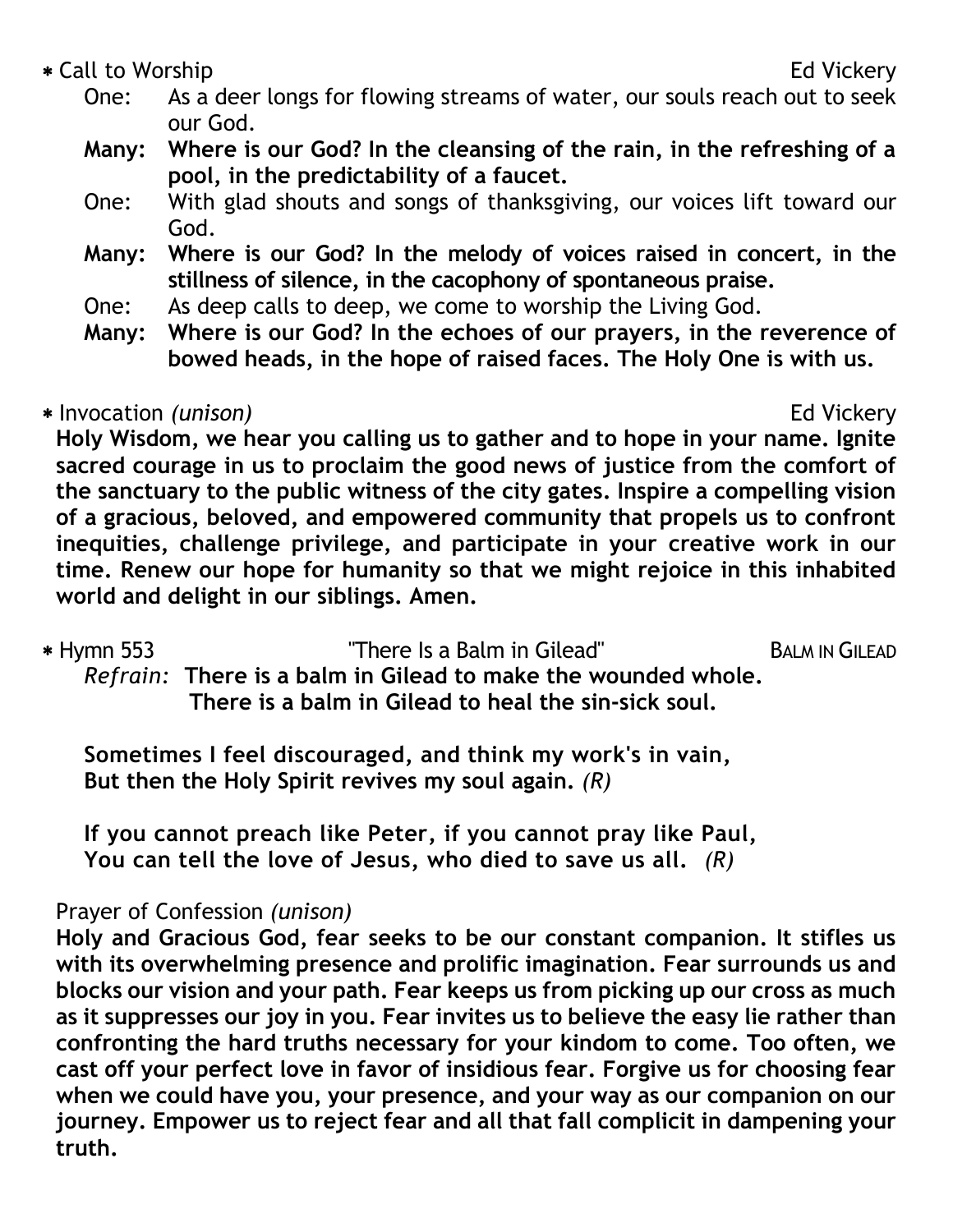Words of Assurance **Glencie Rhedrick** Romans 5:1b–2a reminds us that "We have peace with God through our Lord Jesus Christ, through whom we have obtained access to this grace in which we stand." That grace promises the glory of transformation through the acknowledgement of need for it. New life awaits as "hope does not disappoint us, because God's love has been poured into our hearts through the Holy Spirit that has been given to us." (v.5) Receive grace, embrace transformation, and enter the newness of life in which Christ fashions our struggles into character and hope.

Song of Response **The Conglet of Song of Response**  $\blacksquare$  **Conglet in the Lord"** R. Smallwood **I love the Lord, who heard my cry, and pitied every groan. Long as I live and troubles rise, I'll hasten to God's throne.** 

**I love the Lord, who heard my cry, and chased my grief away. O let my heart no more despair while I have breath to pray.** 

**Children's Message Children's Message Children's Message Children's Message Children's Message Children's American Children's Message Children's American Children's Message Children's American Children's American Children** 

Song of Preparation **The "Rain Down"** Song of Preparation **The Song of Preparation Rain down, rain down, rain down your love on your people. Rain down, rain down, rain down your love, God of life.**

The Prayer of Jesus *(unison)*

**Loving God, through the Spirit's revelation, may Your true nature be honored everywhere. May Your reign of love come. May desire of Your heart for the world be done, in us, by us and through us in the power of the Spirit. Give us the bread we need for each day. Forgive us. Enable us to forgive others. Keep us from all anxiety and fear. For You reign in the power that comes from love which is Your glory forever and ever. Amen.**

New Testament Reading **Psalm 42** Ed Vickery As a deer longs for flowing streams, so my soul longs for you, O God. My soul thirsts for God, for the living God. When shall I come and behold the face of God? My tears have been my food day and night,

Pastoral Prayer Glencie Rhedrick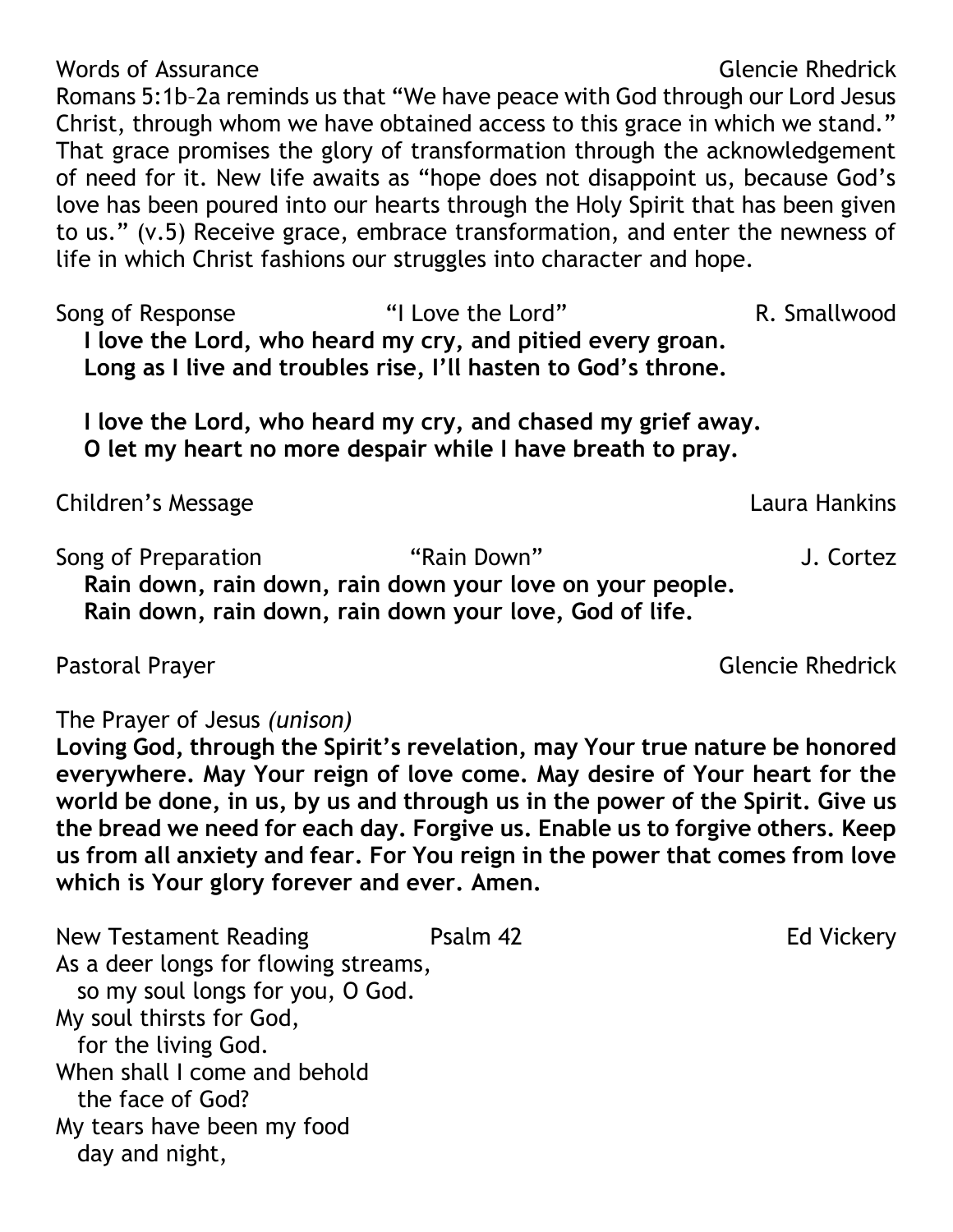while people say to me continually, 'Where is your God?' These things I remember, as I pour out my soul: how I went with the throng, and led them in procession to the house of God, with glad shouts and songs of thanksgiving, a multitude keeping festival. Why are you cast down, O my soul, and why are you disquieted within me? Hope in God; for I shall again praise him, my help and my God. My soul is cast down within me; therefore I remember you from the land of Jordan and of Hermon, from Mount Mizar. Deep calls to deep at the thunder of your cataracts; all your waves and your billows have gone over me. By day the LORD commands his steadfast love, and at night his song is with me, a prayer to the God of my life. I say to God, my rock, 'Why have you forgotten me? Why must I walk about mournfully because the enemy oppresses me?' As with a deadly wound in my body, my adversaries taunt me, while they say to me continually, 'Where is your God?' Why are you cast down, O my soul, and why are you disquieted within me? Hope in God; for I shall again praise him,

my help and my God.

One: May we hear what the Spirit is saying to the Church; **Many: Open our ears, our hearts, our minds.**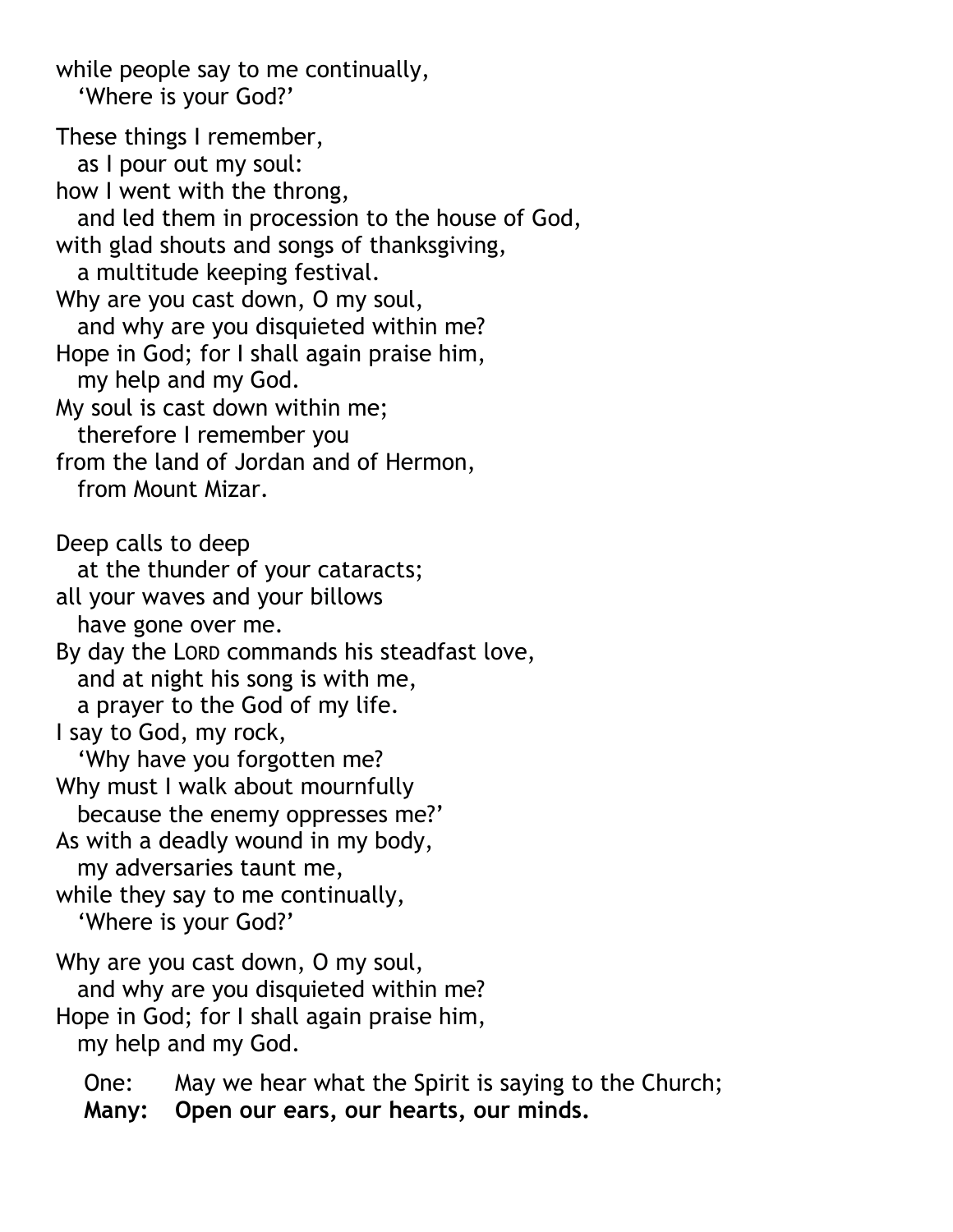Then they arrived at the country of the Gerasenes, which is opposite Galilee. As he stepped out on land, a man of the city who had demons met him. For a long time, he had worn no clothes, and he did not live in a house but in the tombs. When he saw Jesus, he fell down before him and shouted at the top of his voice, 'What have you to do with me, Jesus, Son of the Most High God? I beg you, do not torment me'— for Jesus had commanded the unclean spirit to come out of the man. (For many times it had seized him; he was kept under guard and bound with chains and shackles, but he would break the bonds and be driven by the demon into the wilds.) Jesus then asked him, 'What is your name?' He said, 'Legion'; for many demons had entered him.

One: For the word of God in scripture, for the word of God among us, for the word of God within us.

**Many: Thanks be to God.**

# Sermon **"Waking Moves to Make a Difference"** Glencie Rhedrick

### Offering Dedication & Thanksgiving **Ed Vickery** Ed Vickery

- One: The gifts of God come generously and abundantly. We hold, nurture, and amplify them as they are entrusted to our care. We respond faithfully by sharing them for the good of community and creation. In this act of faith and trust, we transform our resources of time, talent, and finances into the good news in the world.
- **Many: We give you thanks, God Our Help, for the abundance of the gifts you have planted in us as seeds that we may share in bloom. May these offerings be received and magnified for your glory.**
- Doxology "Confitemini Domino" TAIZÉ *(translation: Give thanks to the Lord for God is good, Psalm 118:1)* **Confitemini Domino quoniam bonus. Confitemini Domino alleluia!**
- Hymn "We've Come This Far by Faith" arr. R. Smallwood *Refrain:* **We've come this far by faith, leaning on the Lord, Trusting in God's holy Word—God's never failed us yet. Oh, can't turn around, we've come this far by faith.**

**Don't be discouraged with trouble in your life; God will bear your burdens and remove all misery and strife.** *(R)*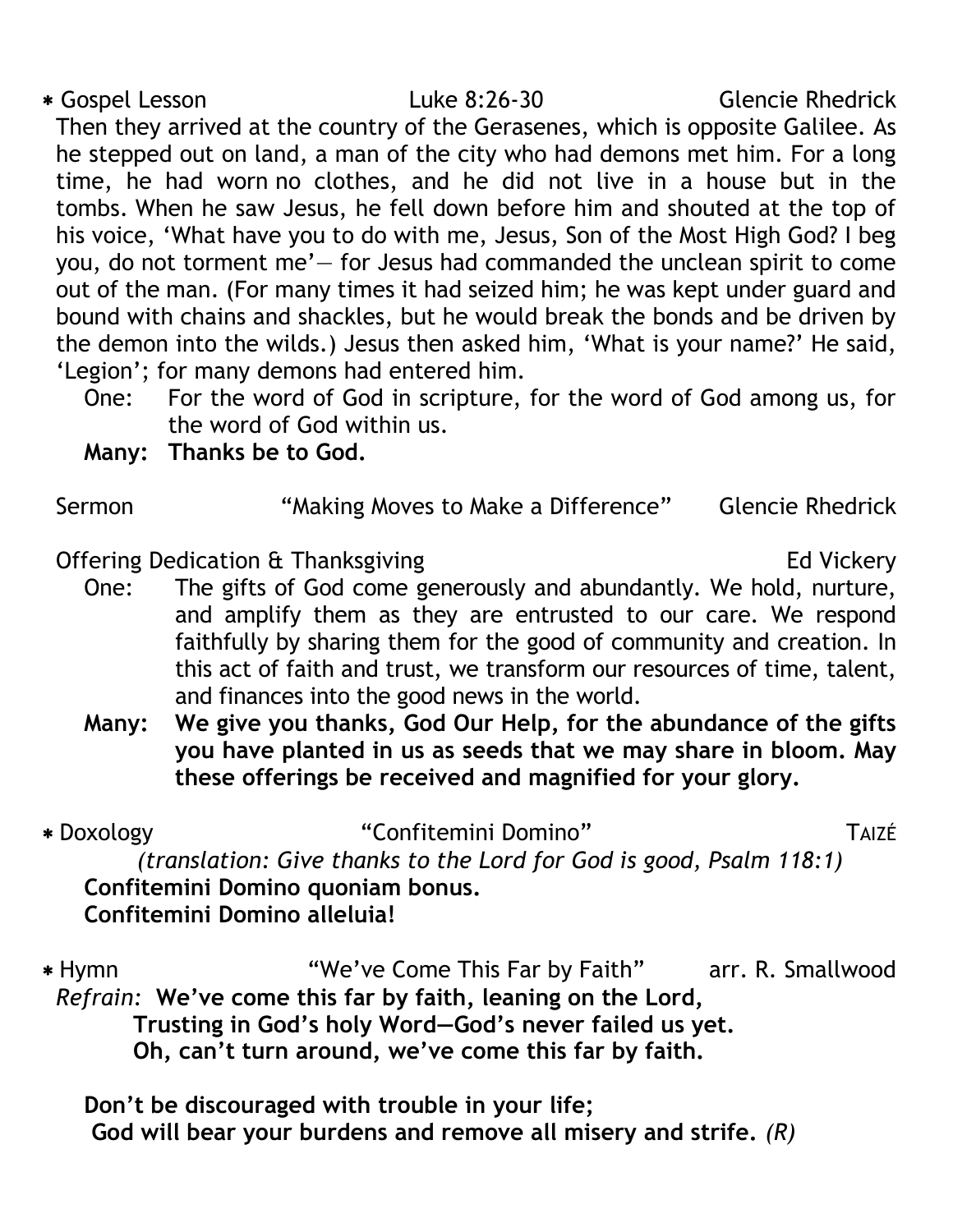Benediction Response "Song of Hope" ARGENTINA **May the God of hope go with us every day, Filling all our lives with love and joy and peace. May the God of justice speed us on our way, Bringing light and hope to every land and race.**

**Praying, let us work for peace; singing, share our joy with all; Working for a world that's new, faithful when we hear Christ's call.**

Postlude The "St. Catherine" arr. J. Vogt *Songs in this service are used by Permission. CCLI License #11439355; CSPL164710*

*Candid photographs and/or video recording share our work and witness and invite others into the fellowship of our congregation. Some pictures/video may be published in church print publications, on our website or on our official social media sites. If you do not wish to have your image published, please contact the church office by phone or email.*

**WE COULDN'T PROVIDE OUR WARM WELCOME WITHOUT THE HELP OF:** Dominic Ciciollo, Lisa Cloninger, Keith Dennis, Brian Hankins, Henry Hankins, Cheryl Milam, Dawn Schmitz, Kathi Smith,

**Ushers, Greeters, Liturgist and Communion Servers** Please sign up on the SignUpGenius link: **[https://www.signupgenius.com/go/10C0C44ACAD23A2FE3-ushers](https://r20.rs6.net/tn.jsp?f=001KRg6On04gjlLyktGwjKgNKfzFLQ-Um6NbG2lztA_f-oB_Ohy2KXgrjCGYNP3zoGPwpUwpW76E7C-XeXYNmP-iiO2w4RMtkV4kPs0EdjYN7MK_aj8ZdeYc6Qpavy_ybMuo20ccKgKP8hBZl8fMv58G29YP667-9hGWFrtDltIDuL5bWbp_4-ML49asN5whiAO&c=Zu3HjXli5oG1mucDNs2-QyIoLpesAu_QuUZCfVVIzn6o7dxJM2iC5Q==&ch=Q_K8Ck0f2UgLK2qW-C4om2neX2s4XTjxjYpHobQBA3QOU03sR-8ZJg==)**

# **WHAT'S HAPPENING AT HOLY COVENANT**

# **IN-PERSON ACTIVITIES UPDATE**

The Consistory continues to closely monitor COVID trends. Out of an abundance of caution, masks will continue to be required during Sunday worship services and all indoor church activities until further notice. We encourage attendees who are immunocompromised or fall into any other higher risk groups to use their discretion as to whether to attend in-person church activities. We will continue to spread out seating in the sanctuary during worship and will have cleaning supplies and hand sanitizer available at several points in the building. Live-streaming will continue for weekly worship services as always. Please contact Consistory President Lisa Cloninger if you have any questions or concerns, 704-516-0322 or **[lisa@holycovenantucc.org.](mailto:lisa@holycovenantucc.org)**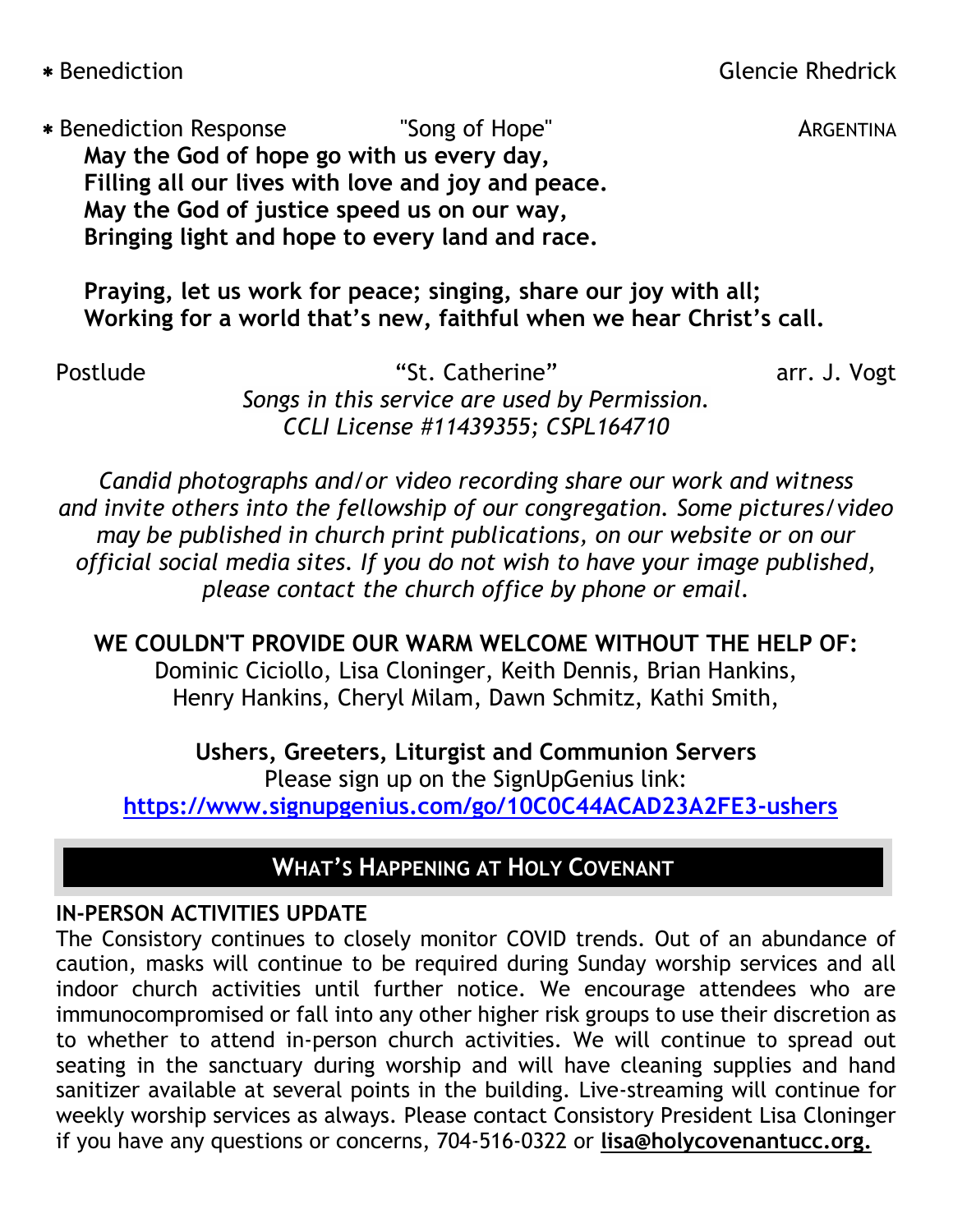**WE WELCOME BACK THE REVEREND GLENCIE RHEDRICK, TO THE PULPIT.** She is an ordained Baptist minister, currently serving as an associate minister at First Baptist Church-West. A graduate of Johnson C. Smith University, Glencie received her M.Div from the Samuel DeWitt Proctor School of Theology at Virginia Union University and is currently a PhD student attending California Integral Institute of Studies. Glencie currently serves as Chaplain for several organizations, is a local and national community activist and organizer, and was the former president of Mecklenburg Ministries. She is also an active member of the Domestic Violence Fatality Review Team. Currently she holds the lead positions with numerous activist and outreach organizations. She is the convenor of a Facebook live show, 'SpeakingintheKeyofWE.' a conversation concerning Black Male Privilege and Patriarchy in the Church, raising the awareness of the biases women of African Ascent encounter in the Church and other segments of society. We are grateful for her time with us today!

#### **OPEN AND AFFIRMING COALITION UNITED CHURCH OF CHRIST**

**On August 5-7, 2022, the UCC's National ONA Gathering will meet virtually and celebrate the Coalition's 50th Anniversary to honor the queer leaders who founded its movement and transformed the United Church of Christ. How wonderful that our denomination has been an active champion for 50 years! Everyone is welcomed to register and attend the National Gathering.** Rev. Andy Lang, longtime champion, advocate, leader and executive director, who has visited HC just a few years ago, will be retiring at the end of this year. In his honor, we'd like to make an offering to the Coalition, to keep forward momentum for the ecumenical LGBTQ+ church movement. Gifts can be made on our website during the month of June, **<https://holycovenantucc.org/give-2/>**. Visit **<https://openandaffirming.org/>** for resources, webinars, news, and more!

#### **WEEKDAY ACTIVITIES AT HCUCC!**

**Crafter's Circle Tuesdays 1:30 - 3:30.** Join us in the gathering room on Tuesdays at 1:30. Bring a craft, share a craft, or learn a craft in a judgement free zone. Masks are required.

**The Labyrinth Group** The labyrinth group will take a break for the next few weeks due to the excessive heat and poor air quality conditions. They are considering indoor activities as an alternative, which may feature hybrid attendance (in person as well as Zoom) options. More info will be shared when available.

#### **SOJOURNERS CLASS**

Sojourners is on break for a few weeks. Look for a new class beginning July 10th reading Amy-Jill Levine's book *Short Stories by Jesus: The Enigmatic Parables of a Controversial Rabbi*.